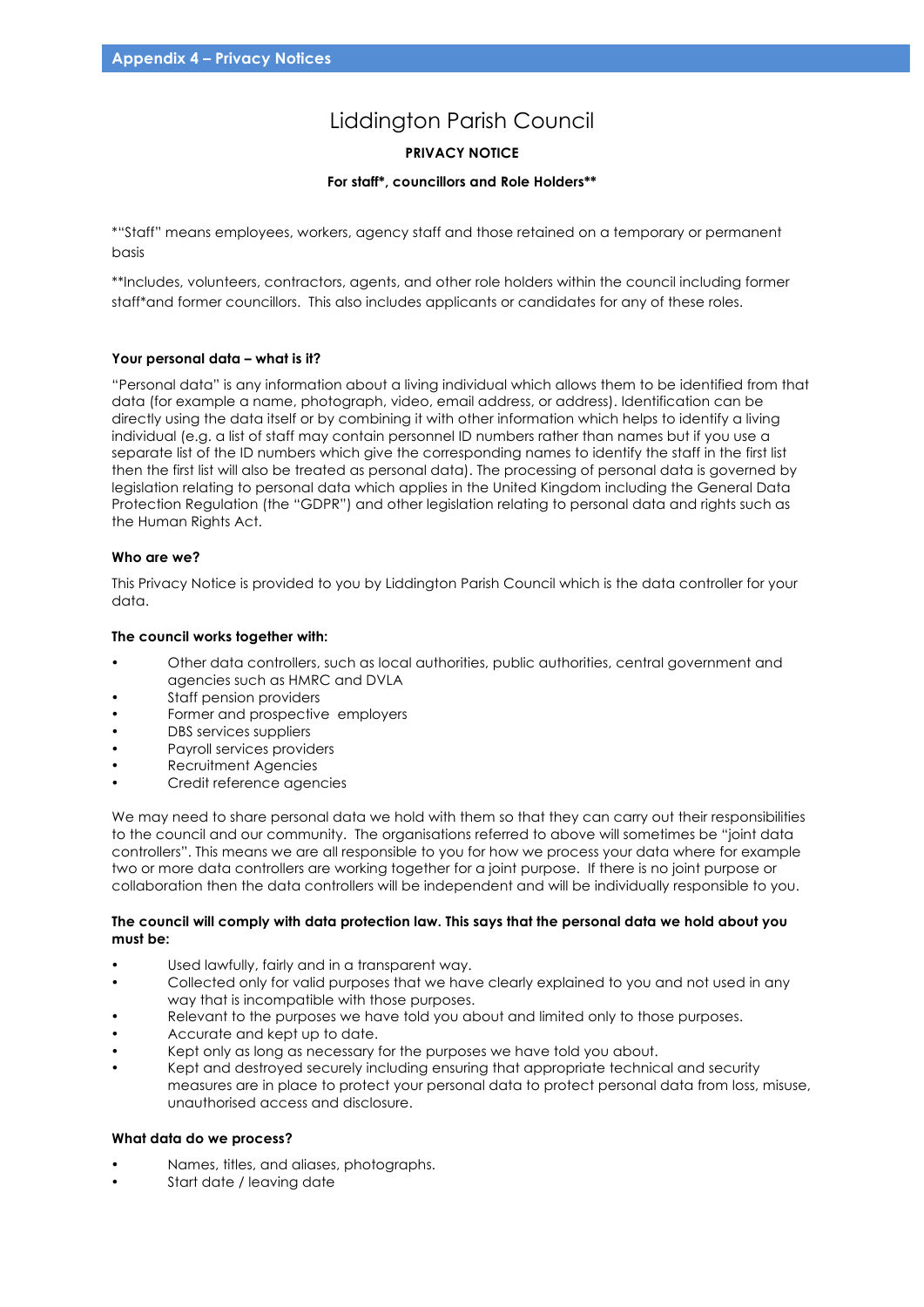- Contact details such as telephone numbers, addresses, and email addresses.
- Where they are relevant to our legal obligations, or where you provide them to us, we may process information such as gender, age, date of birth, marital status, nationality, education/work history, academic/professional qualifications, employment details, hobbies, family composition, and dependants.
- Non-financial identifiers such as passport numbers, driving licence numbers, vehicle registration numbers, taxpayer identification numbers, staff identification numbers, tax reference codes, and national insurance numbers.
- Financial identifiers such as bank account numbers, payment card numbers,
- payment/transaction identifiers, policy numbers, and claim numbers.
- Financial information such as National Insurance number, pay and pay records, tax code, tax and benefits contributions, expenses claimed.
- Other operational personal data created, obtained, or otherwise processed in the course of carrying out our activities, including but not limited to, CCTV footage, recordings of telephone conversations, IP addresses and website visit histories, logs of visitors, and logs of accidents, injuries and insurance claims.
- Next of kin and emergency contact information
- Recruitment information (including copies of right to work documentation, references and other information included in a CV or cover letter or as part of the application process and referral source (e.g. agency, staff referral))
- Location of employment or workplace.
- Other staff data (not covered above) including; level, performance management information, languages and proficiency; licences/certificates, immigration status; employment status; information for disciplinary and grievance proceedings; and personal biographies.
- CCTV footage and other information obtained through electronic means such as swipecard records.
- Information about your use of our information and communications systems.

## **We use your personal data for some or all of the following purposes: -**

Please note: We need all the categories of personal data in the list above primarily to allow us to perform our contract with you and to enable us to comply with legal obligations.

- Making a decision about your recruitment or appointment.
- Determining the terms on which you work for us.
- Checking you are legally entitled to work in the UK.
- Paying you and, if you are an employee, deducting tax and National Insurance contributions.
- Providing any contractual benefits to you
- Liaising with your pension provider.
- Administering the contract we have entered into with you.
- Management and planning, including accounting and auditing.
- Conducting performance reviews, managing performance and determining performance requirements.
- Making decisions about salary reviews and compensation.
- Assessing qualifications for a particular job or task, including decisions about promotions.
- Conducting grievance or disciplinary proceedings.
- Making decisions about your continued employment or engagement.
- Making arrangements for the termination of our working relationship.
- Education, training and development requirements.
- Dealing with legal disputes involving you, including accidents at work.
- Ascertaining your fitness to work.
- Managing sickness absence.
- Complying with health and safety obligations.
- To prevent fraud.
- To monitor your use of our information and communication systems to ensure compliance with our IT policies.
- To ensure network and information security, including preventing unauthorised access to our computer and electronic communications systems and preventing malicious software distribution.
- To conduct data analytics studies to review and better understand employee retention and attrition rates.
- Equal opportunities monitoring.
- To undertake activity consistent with our statutory functions and powers including any delegated functions.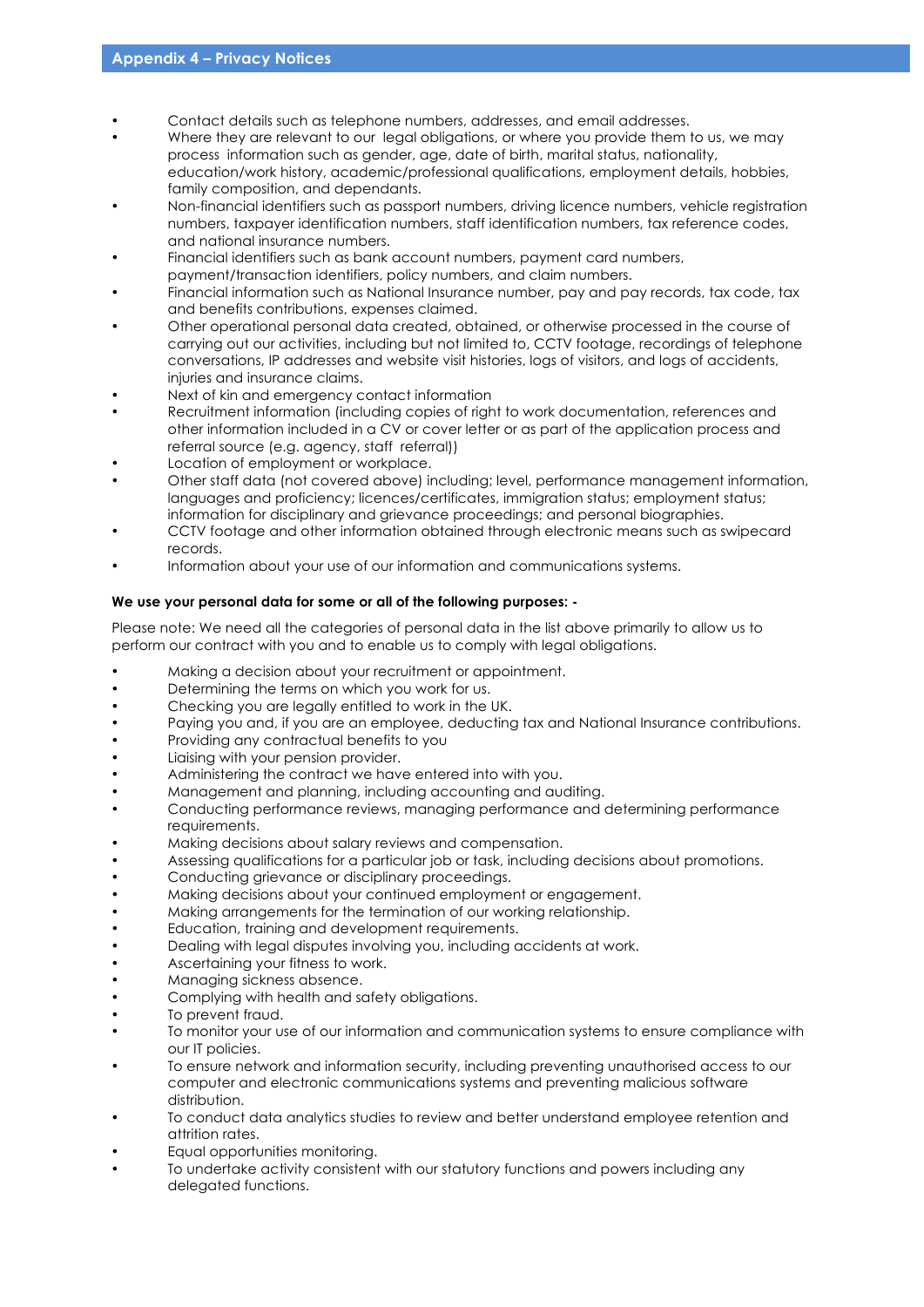- To maintain our own accounts and records;
- To seek your views or comments;
- To process a job application;
- To administer councillors' interests
- To provide a reference.

Our processing may also include the use of CCTV systems for monitoring purposes.

Some of the above grounds for processing will overlap and there may be several grounds which justify our use of your personal data.

We will only use your personal data when the law allows us to. Most commonly, we will use your personal data in the following circumstances:

- Where we need to perform the contract we have entered into with you.
- Where we need to comply with a legal obligation.

We may also use your personal data in the following situations, which are likely to be rare:

- Where we need to protect your interests (or someone else's interests).
- Where it is needed in the public interest [or for official purposes].

### **How we use sensitive personal data**

- We may process sensitive personal data relating to staff, councillors and role holders including, as appropriate:
	- information about your physical or mental health or condition in order to monitor sick leave and take decisions on your fitness for work;
	- your racial or ethnic origin or religious or similar information in order to monitor compliance with equal opportunities legislation;
	- in order to comply with legal requirements and obligations to third parties.
- These types of data are described in the GDPR as "Special categories of data" and require higher levels of protection. We need to have further justification for collecting, storing and using this type of personal data.
- We may process special categories of personal data in the following circumstances:
	- In limited circumstances, with your explicit written consent.
	- Where we need to carry out our legal obligations.
	- Where it is needed in the public interest, such as for equal opportunities monitoring or in relation to our pension scheme.
	- Where it is needed to assess your working capacity on health grounds, subject to appropriate confidentiality safeguards.
- Less commonly, we may process this type of personal data where it is needed in relation to legal claims or where it is needed to protect your interests (or someone else's interests) and you are not capable of giving your consent, or where you have already made the information public.

#### **Do we need your consent to process your sensitive personal data?**

- We do not need your consent if we use your sensitive personal data in accordance with our rights and obligations in the field of employment and social security law.
- In limited circumstances, we may approach you for your written consent to allow us to process certain sensitive personal data. If we do so, we will provide you with full details of the personal data that we would like and the reason we need it, so that you can carefully consider whether you wish to consent.
- You should be aware that it is not a condition of your contract with us that you agree to any request for consent from us.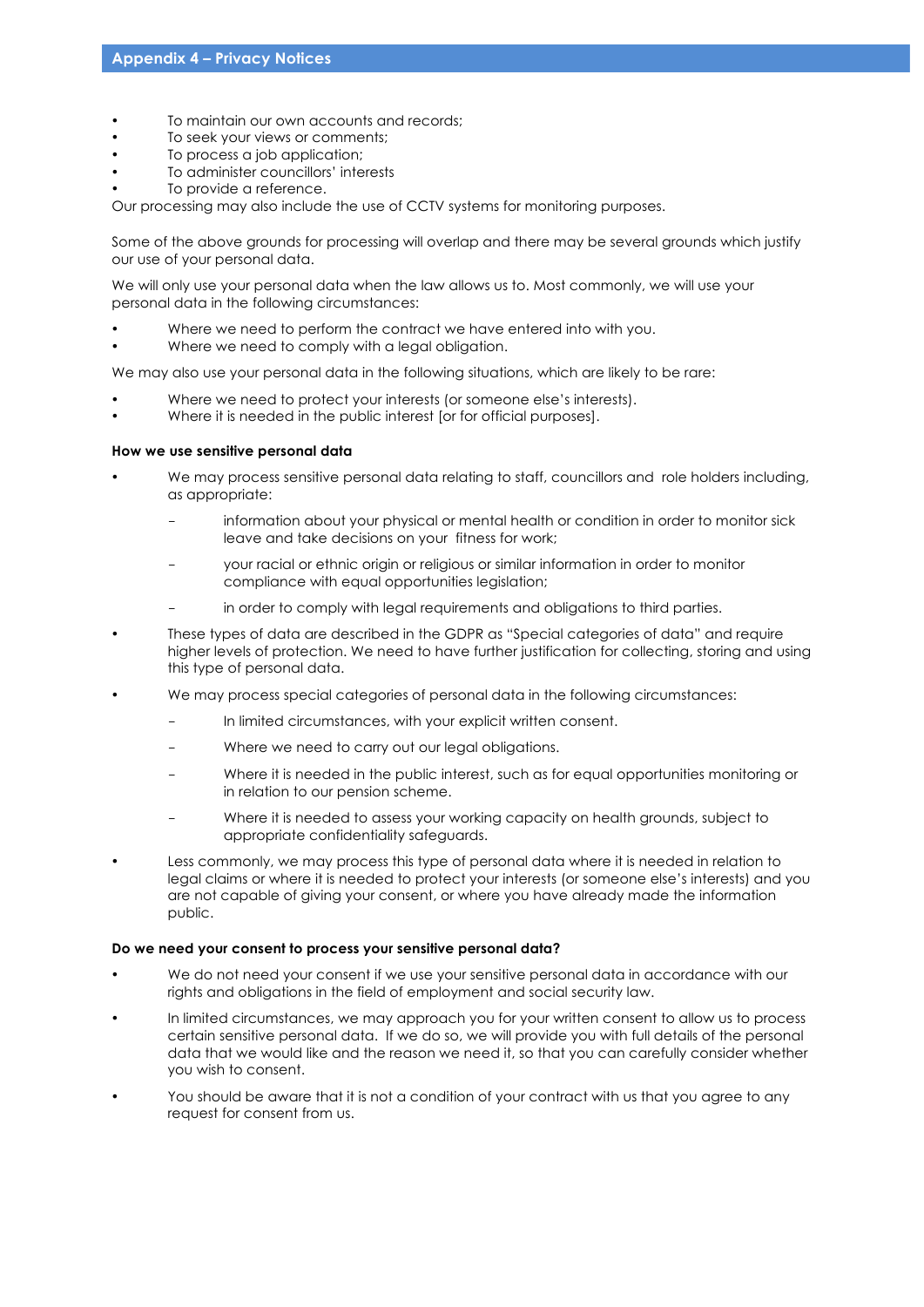#### **Information about criminal convictions**

- We may only use personal data relating to criminal convictions where the law allows us to do so. This will usually be where such processing is necessary to carry out our obligations and provided we do so in line with our data protection policy.
- Less commonly, we may use personal data relating to criminal convictions where it is necessary in relation to legal claims, where it is necessary to protect your interests (or someone else's interests) and you are not capable of giving your consent, or where you have already made the information public.
- [We will only collect personal data about criminal convictions if it is appropriate given the nature of the role and where we are legally able to do so.] [Where appropriate, we will collect personal data about criminal convictions as part of the recruitment process or we may be notified of such personal data directly by you in the course of you working for us.]

#### **What is the legal basis for processing your personal data?**

Some of our processing is necessary for compliance with a legal obligation.

We may also process data if it is necessary for the performance of a contract with you, or to take steps to enter into a contract.

We will also process your data in order to assist you in fulfilling your role in the council including administrative support or if processing is necessary for compliance with a legal obligation.

#### **Sharing your personal data**

Your personal data will only be shared with third parties including other data controllers where it is necessary for the performance of the data controllers' tasks or where you first give us your prior consent. It is likely that we will need to share your data with:

- Our agents, suppliers and contractors. For example, we may ask a commercial provider to manage our HR/ payroll functions , or to maintain our database software;
- Other persons or organisations operating within local community.
- Other data controllers, such as local authorities, public authorities, central government and agencies such as HMRC and DVLA
- Staff pension providers
- Former and prospective employers
- DBS services suppliers
- Payroll services providers
- Recruitment Agencies
- Credit reference agencies
- Professional advisors
- Trade unions or employee representatives

#### **How long do we keep your personal data?**

We will keep some records permanently if we are legally required to do so. We may keep some other records for an extended period of time. For example, it is currently best practice to keep financial records for a minimum period of 8 years to support HMRC audits or provide tax information. We may have legal obligations to retain some data in connection with our statutory obligations as a public authority. The council is permitted to retain data in order to defend or pursue claims. In some cases the law imposes a time limit for such claims (for example 3 years for personal injury claims or 6 years for contract claims). We will retain some personal data for this purpose as long as we believe it is necessary to be able to defend or pursue a claim. In general, we will endeavour to keep data only for as long as we need it. This means that we will delete it when it is no longer needed.

#### **Your responsibilities**

It is important that the personal data we hold about you is accurate and current. Please keep us informed if your personal data changes during your working relationship with us.

#### **Your rights in connection with personal data**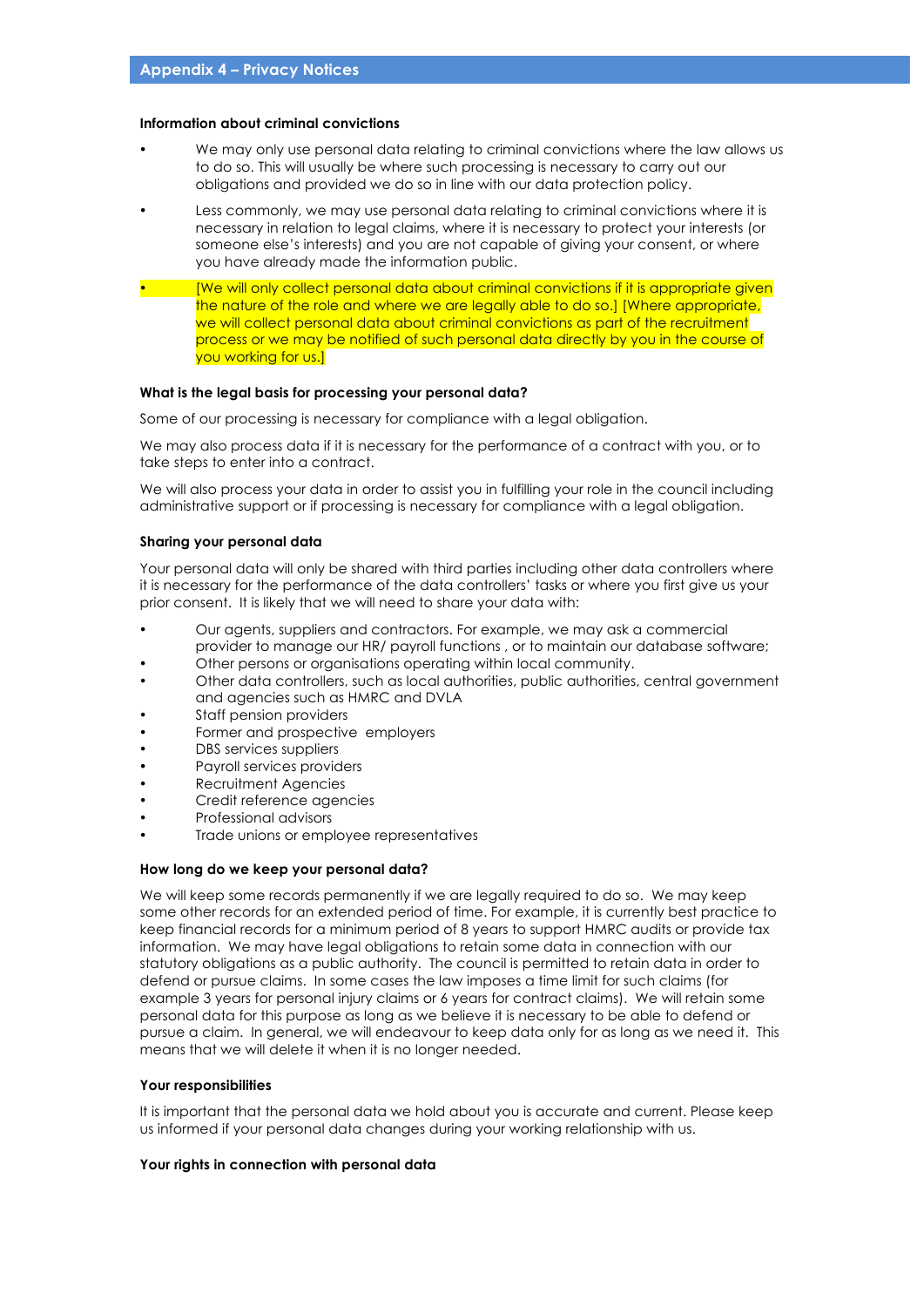You have the following rights with respect to your personal data: -

When exercising any of the rights listed below, in order to process your request, we may need to verify your identity for your security. In such cases we will need you to respond with proof of your identity before you can exercise these rights.

### *1. The right to access personal data we hold on you*

- At any point you can contact us to request the personal data we hold on you as well as why we have that personal data, who has access to the personal data and where we obtained the personal data from. Once we have received your request we will respond within one month.
- There are no fees or charges for the first request but additional requests for the same personal data or requests which are manifestly unfounded or excessive may be subject to an administrative fee.

### *2. The right to correct and update the personal data we hold on you*

If the data we hold on you is out of date, incomplete or incorrect, you can inform us and your data will be updated.

### *3. The right to have your personal data erased*

- If you feel that we should no longer be using your personal data or that we are unlawfully using your personal data, you can request that we erase the personal data we hold.
- When we receive your request we will confirm whether the personal data has been deleted or the reason why it cannot be deleted (for example because we need it for to comply with a legal obligation).

## *4. The right to object to processing of your personal data or to restrict it to certain purposes only*

• You have the right to request that we stop processing your personal data or ask us to restrict processing. Upon receiving the request we will contact you and let you know if we are able to comply or if we have a legal obligation to continue to process your data.

## *5. The right to data portability*

- You have the right to request that we transfer some of your data to another controller. We will comply with your request, where it is feasible to do so, within one month of receiving your request.
- *6. The right to withdraw your consent to the processing at any time for any processing of data to which consent was obtained*
- You can withdraw your consent easily by telephone, email, or by post (see Contact Details below).

## *7. The right to lodge a complaint with the Information Commissioner's Office.*

• You can contact the Information Commissioners Office on 0303 123 1113 or via email https://ico.org.uk/global/contact-us/email/ or at the Information Commissioner's Office, Wycliffe House, Water Lane, Wilmslow, Cheshire SK9 5AF.

## **Transfer of Data Abroad**

Any personal data transferred to countries or territories outside the European Economic Area ("EEA") will only be placed on systems complying with measures giving equivalent protection of personal rights either through international agreements or contracts approved by the European Union. [Our website is also accessible from overseas so on occasion some personal data (for example in a newsletter) may be accessed from overseas].

#### **Further processing**

If we wish to use your personal data for a new purpose, not covered by this Privacy Notice, then we will provide you with a new notice explaining this new use prior to commencing the processing and setting out the relevant purposes and processing conditions. Where and whenever necessary, we will seek your prior consent to the new processing, if we start to use your personal data for a purpose not mentioned in this notice.

#### **Changes to this notice**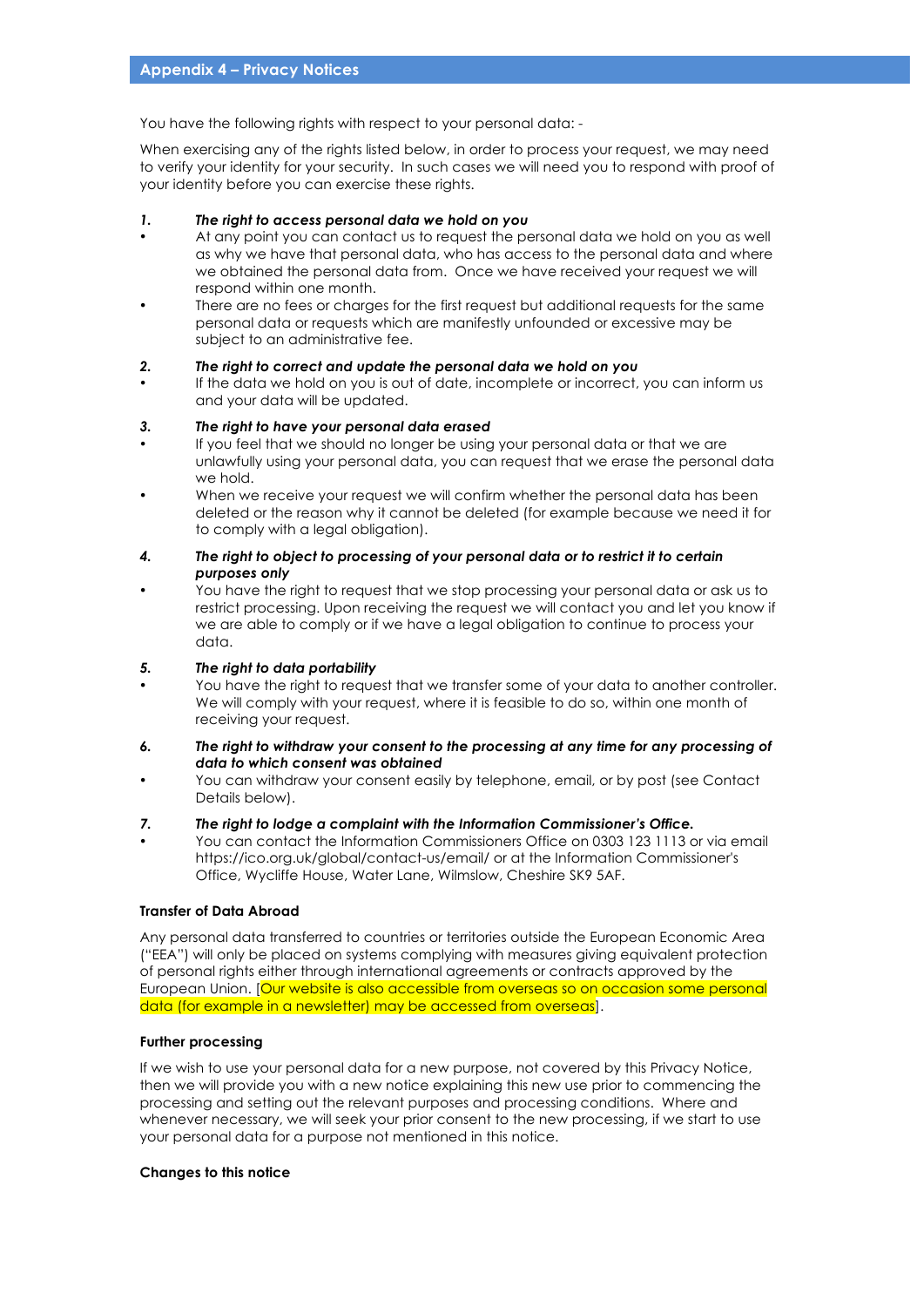We keep this Privacy Notice under regular review and we will place any updates on this web page www.liddington.org. This Notice was last updated in April 2018.